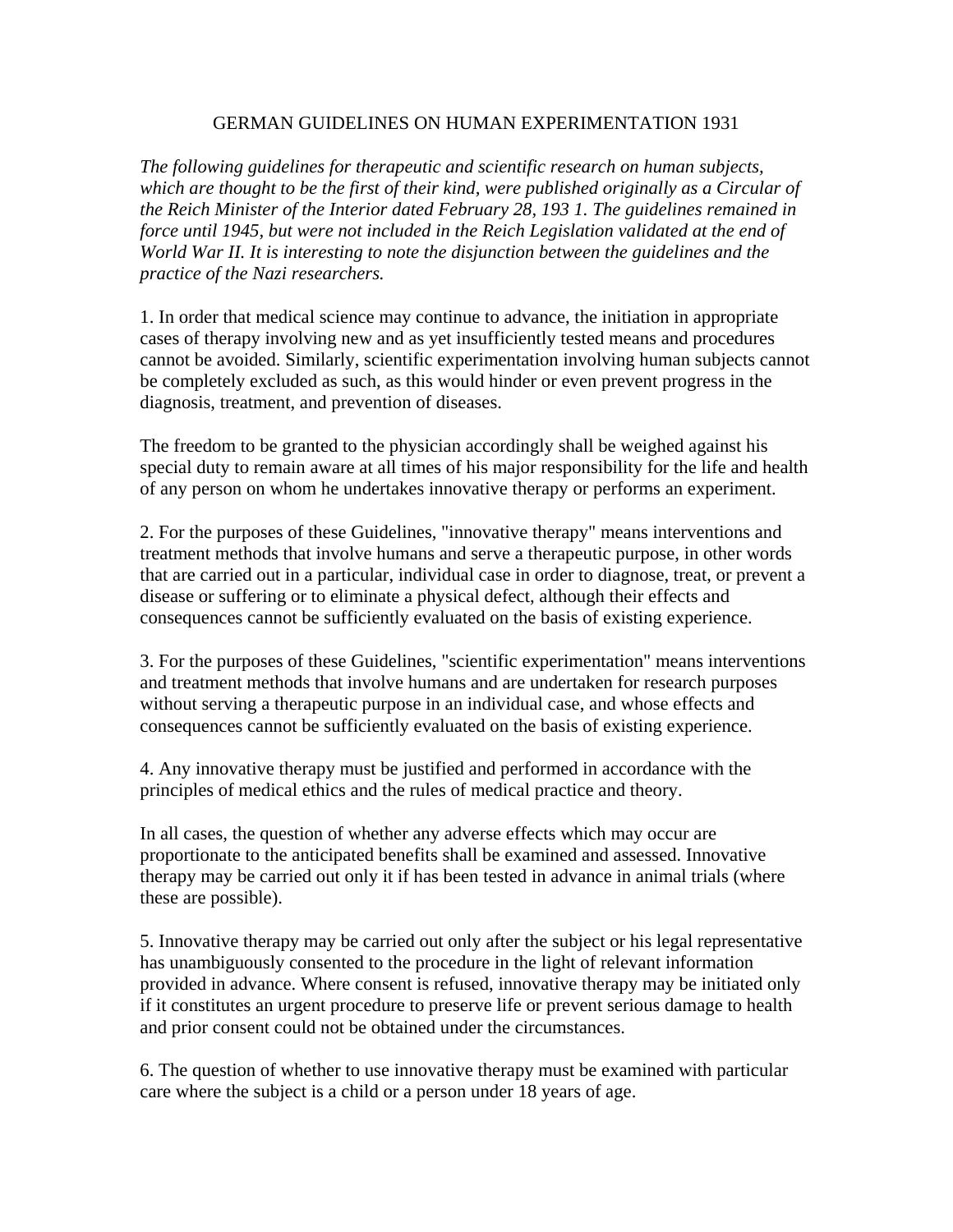7. Exploitation of social hardship in order to undertake innovative therapy is incompatible with the principles of medical ethics.

8. Extreme caution shall be exercised in connexion with innovative therapy involving live microorganisms, especially live pathogens. Such therapy shall be considered permissible only if the procedure can be assumed to be relatively safe and similar benefits are unlikely to be achieved under the circumstances by any other method.

9. In clinics, policlinics, hospitals, or other treatment and care establishments, innovative therapy may be carried out only by the physician in charge or by another physician acting in accordance with his express instructions and subject to his complete responsibility.

10. A report shall be made in respect of any innovative therapy, indicating the purpose of the procedure, the justification for it, and the manner in which it is carried out. In particular, the report shall include a statement that the subject or, where appropriate, his legal representative has been provided in advance with relevant information and has given his consent.

Where therapy has been carried out without consent, under the conditions referred to in the second Paragraph of Section 5, the statement shall give full details of these conditions.

11. The results of any innovative therapy may be published only in a manner whereby the patient's dignity and the dictates of humanity are fully respected.

12. Sections 4-11 of these Guidelines shall be applicable, mutatis mutandis, to scientific experimentation (cf. Section 3).

The following additional requirements shall apply to such experimentation:

(a) experimentation shall be prohibited in all cases where consent has not been given;

(b) experimentation involving human subjects shall be avoided if it can be replaced by animal studies. Experimentation involving human subjects may be carried out only after all data that can be collected by means of those biological methods (laboratory testing and animal studies) that are available to medical science for purposes of clarification and confirmation of the validity of the experiment have been obtained. Under these circumstances, motiveless and unplanned experimentation involving human subjects shall obviously be prohibited;

(c) experimentation involving children or young persons under 18 years of age shall be prohibited if it in any way endangers the child or young person;

(d) experimentation involving dying subjects is incompatible with the principles of medical ethics and shall therefore be prohibited.